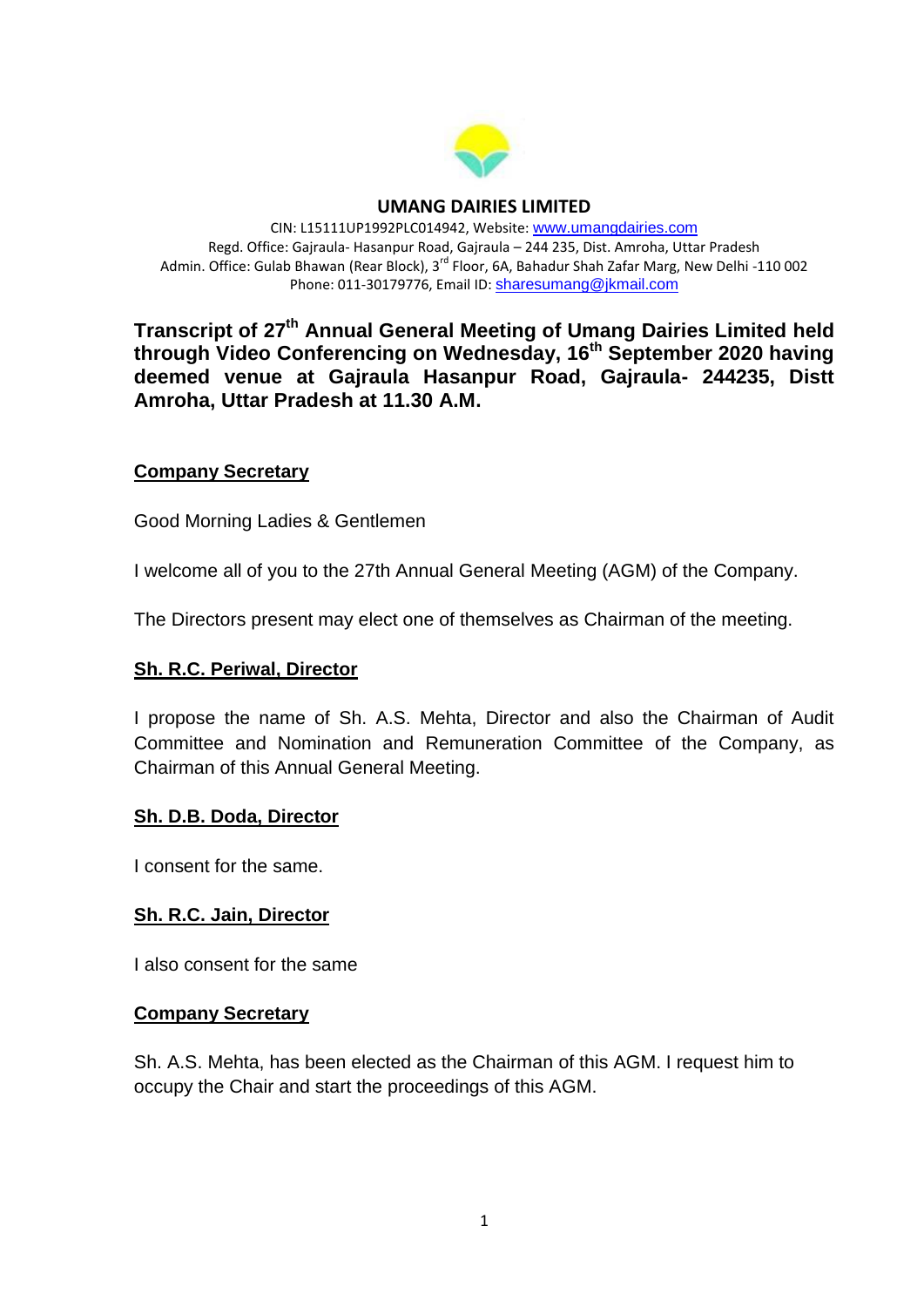### **Welcome Address – Sh. A.S. Mehta, Chairman**

Good Morning Ladies & Gentlemen

I am delighted to welcome you all, the Members of this Company, to this 27th AGM of the Company. It is always a pleasure to meet you in person, this being my first meeting I wanted to be there physically, but as you are aware that this year due to COVID-19 pandemic, meeting at the common venue is not advisable at all.

We have tried our best to make this meeting feasible under the current circumstances to enable the Members to participate in the AGM, in large numbers and vote on the Items being considered in this meeting for approval of Members and vote on the Items being considered in this meeting for approval of Members.

I do hope that we will be able to have physical meeting next year; as it is always a pleasure to have physical interaction with all of you.

Before I proceed further, I would like to introduce the Directors and Executives of the Company participating in this AGM.

Sh. R.C. Periwal, Director and Chairman, Stakeholders Relationship Committee, Sh. R.C. Jain, Director, Sh. D.B. Doda, Director and Sh. Pankaj Kamra, Company Secretary are participating through Video Conferencing from their respective locations and myself, Sh. Sandeep Bhalla, Manager and Sh. Puneet Garg, Chief Financial Officer of the Company are participating from Board Room of Umang Dairies Ltd. from New Delhi.

I would now request Shri Pankaj Kamra, Company Secretary to confirm that requisite quorum is present and brief the shareholders regarding procedure of e-voting and participation in this meeting.

#### **Company Secretary**

Thank you, Sir. In accordance with prevailing laws and circulars issued thereunder, I confirm that Requisite quorum is present through VC and the Meeting is in order.

Dear Members…. Good Morning

This 27<sup>th</sup> AGM of your Company is being held through Video Conferencing (VC) in due compliance of relevant Circulars issued by MCA and SEBI. Since this AGM is being held through VC, physical attendance of Members has been dispensed with. Accordingly, the facility for appointment of proxies by the members is not available for the AGM. Facility for joining this meeting through VC is made available for the Members for 30 minutes before and after the scheduled time of the commencement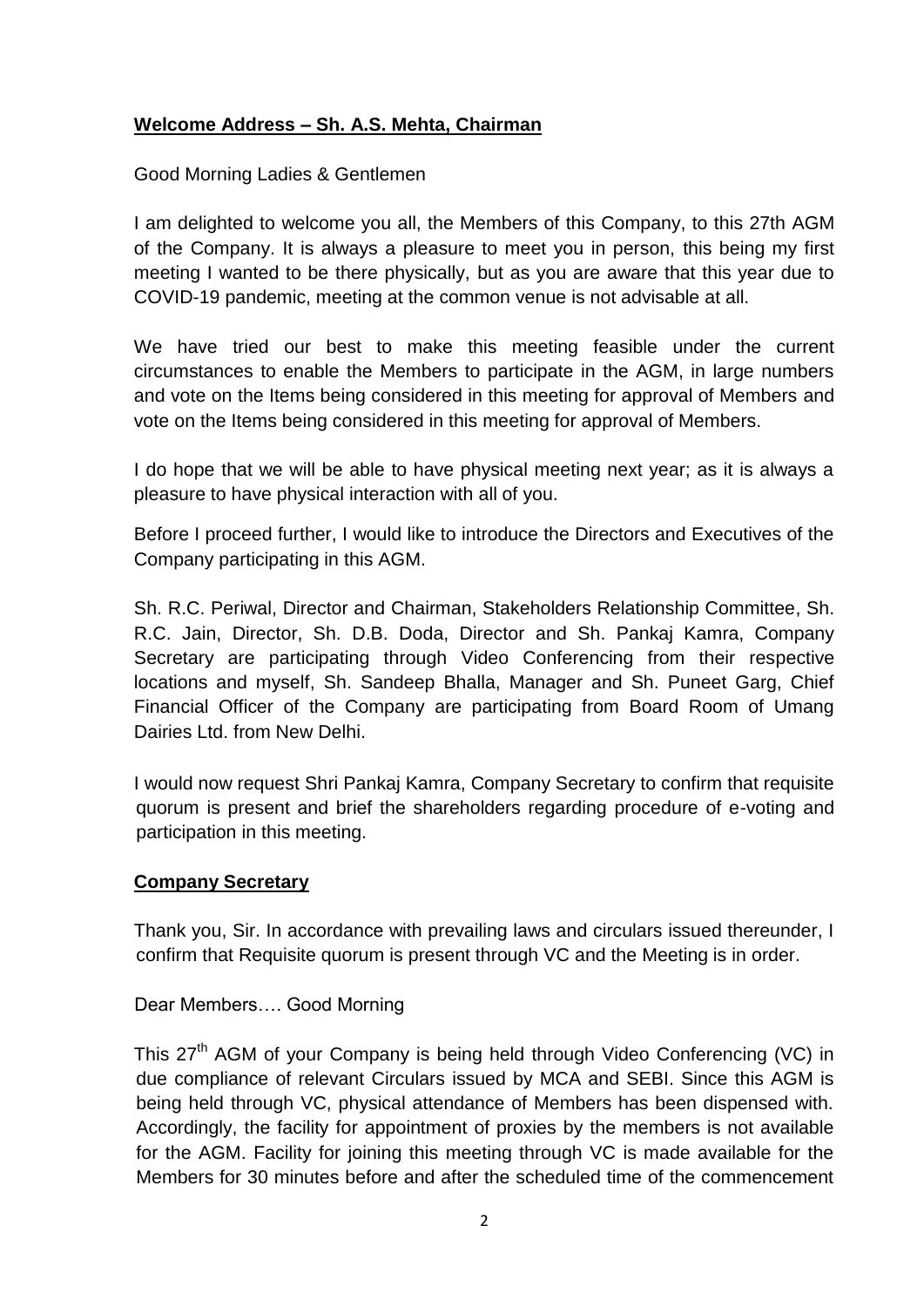of the AGM. As requested in the AGM Notice, we hope that the Members have joined the meeting through Laptops/i-pads with high speed wired/WIFI internet connectivity to have smooth experience of interaction during the meeting and also read through the detailed e-voting procedure given therein.

All the Members who have joined this Meeting are placed on mute by the Host to avoid any disturbance arising from the background noise and to ensure smooth conduct of the Meeting. During the meeting, when the Chairman invites Questions from Members who have registered themselves as Speakers, their names will be announced one by one and the mike will be unmuted by the Host.

We request the Speakers to switch on their video/audio after a gap of 2 seconds, after their names are called near the conclusion of the meeting and to express their views briefly, preferably within 3 minutes, to help us manage the time. In case, there is any connectivity issue at the speaker's end, we will request the next speaker to express views or ask questions, if any. Opportunity may be provided to the earlier speaker after all other registered speakers have spoken.

Please note that only those Members who have not cast their votes through remote e-voting which was open from 13th September 2020 to 15th September 2020 up to 5.00 P.M., and who are participating in this meeting today, will have an opportunity to cast their votes during the AGM and till 15 minutes after conclusion of the meeting.

I now request Sh. A.S. Mehta, Chairman for this meeting to please continue the AGM Proceedings.

## **Chairman**

Thank you, Sh. Pankaj Kamra,

The Representatives of Statutory Auditors, M/s Singhi & Co. and Sh. Namo Narain Agarwal, the Secretarial Auditor of the Company are present at this AGM through VC.

In conformity with Sections 170 and 189 of the Companies Act 2013, the Register of Directors and Key Managerial Personnel and their Shareholding and the Register of Contracts or Arrangements, in which Directors are interested, are placed electronically and are available for inspection by the Members during the AGM.

May I, with the permission of the Members, take the Notice dated 7th August 2020 including Statement, pursuant to Section 102 of the Companies Act, 2013 convening the 27th AGM, as read.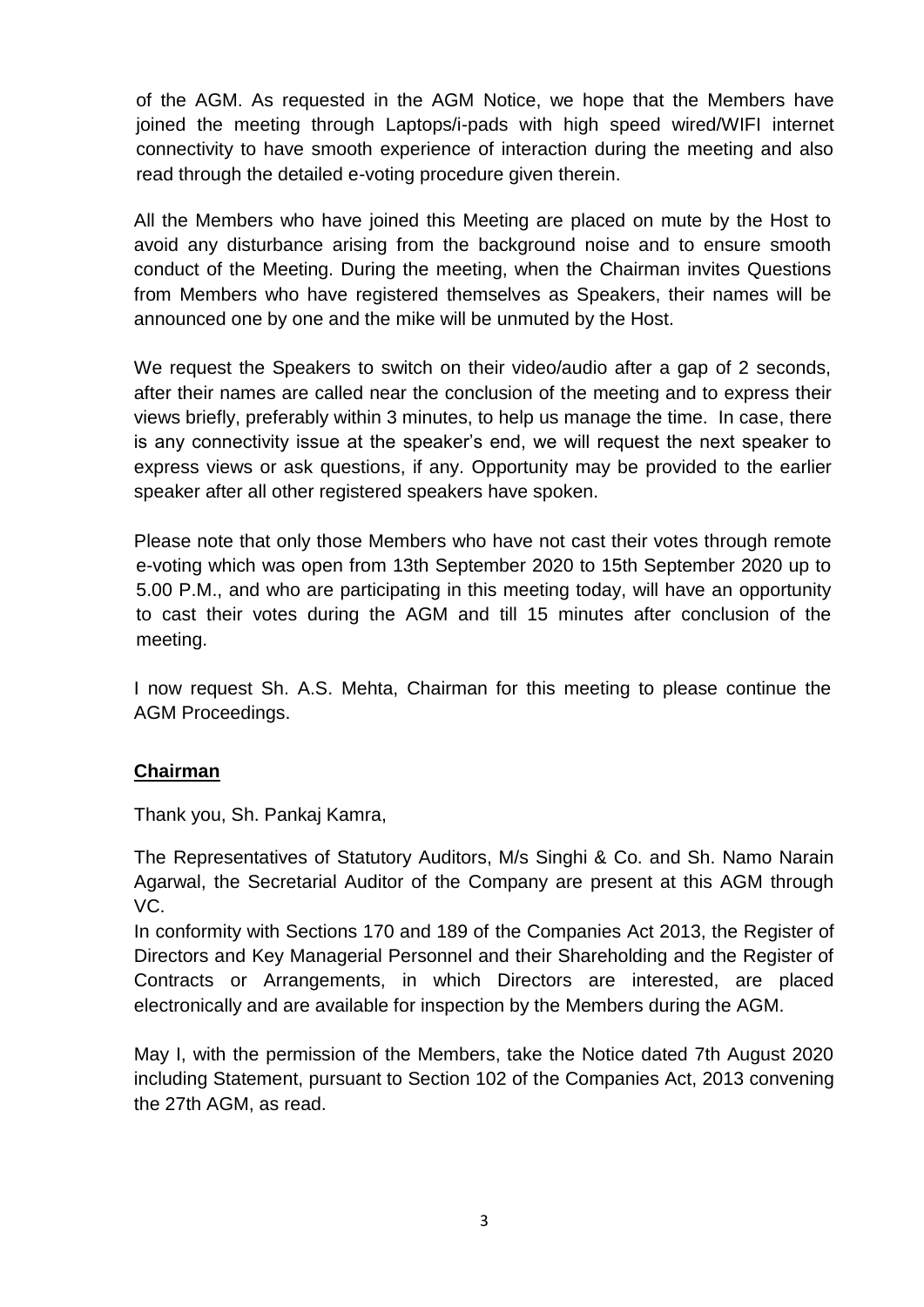Under the Companies Act 2013, there is no requirement of reading of the Report of M/s Singhi & Co., Statutory Auditors of the Company for the Financial Year ended 31st March 2020, as the same does not contain any qualifications, observations or comments or other remarks on the financial transactions or matters which have any adverse effect on the functioning of the Company.

There are no qualifications, observations or comments or other remarks in the Secretarial Audit Report for the financial year ended 31st March 2020 issued by Sh. Namo Narain Agarwal, Secretarial Auditor of the Company.

## **Resolutions, Questions & Answers Session, E-voting and Vote of thanks**

## **Chairman**

Now, I will read and explain items of business mentioned in the Notice one by one. Statement under Section 102 of the Companies Act for Item Nos. 3 to 6 is given in the Notice.

All the resolutions included in the Notice have already been put to vote through remote e-Voting and are also being put for e-Voting during the AGM. Therefore, no resolution is required to be proposed or seconded by the Members at the AGM.

**Item No. 1:** The first item is for adoption of the Audited Financial Statements of the Company for the financial year ended 31st March 2020 and the Reports of the Auditors and Board of Directors thereon.

**Item No. 2:** The second item is for declaration of Dividend.

The Board of Directors has recommended Dividend for financial year ended 31st March 2020 of Rs. 0.50 per Equity Share (10%) on 2,20,03,200 fully paid equity shares of Rs. 5/- each of the Company.

The said dividend on Equity Shares, if declared at the AGM, will be paid within three weeks of the date of the AGM to those members whose names are borne on the register of members of the Company on 16th September 2020 or to their mandatees. In respect of shares held by the Members in dematerialized form, the dividend will be paid on the basis of details of beneficial ownership received from the Depositories for this purpose.

**Item No. 3:** Item No. 3 of the Notice is regarding re-appointment of Smt. Sharda Devi Singhania (DIN: 01685496), who retires by rotation and, being eligible, offers herself for reappointment and continuation of her appointment as a Non-Executive Director of the Company, by a Special Resolution.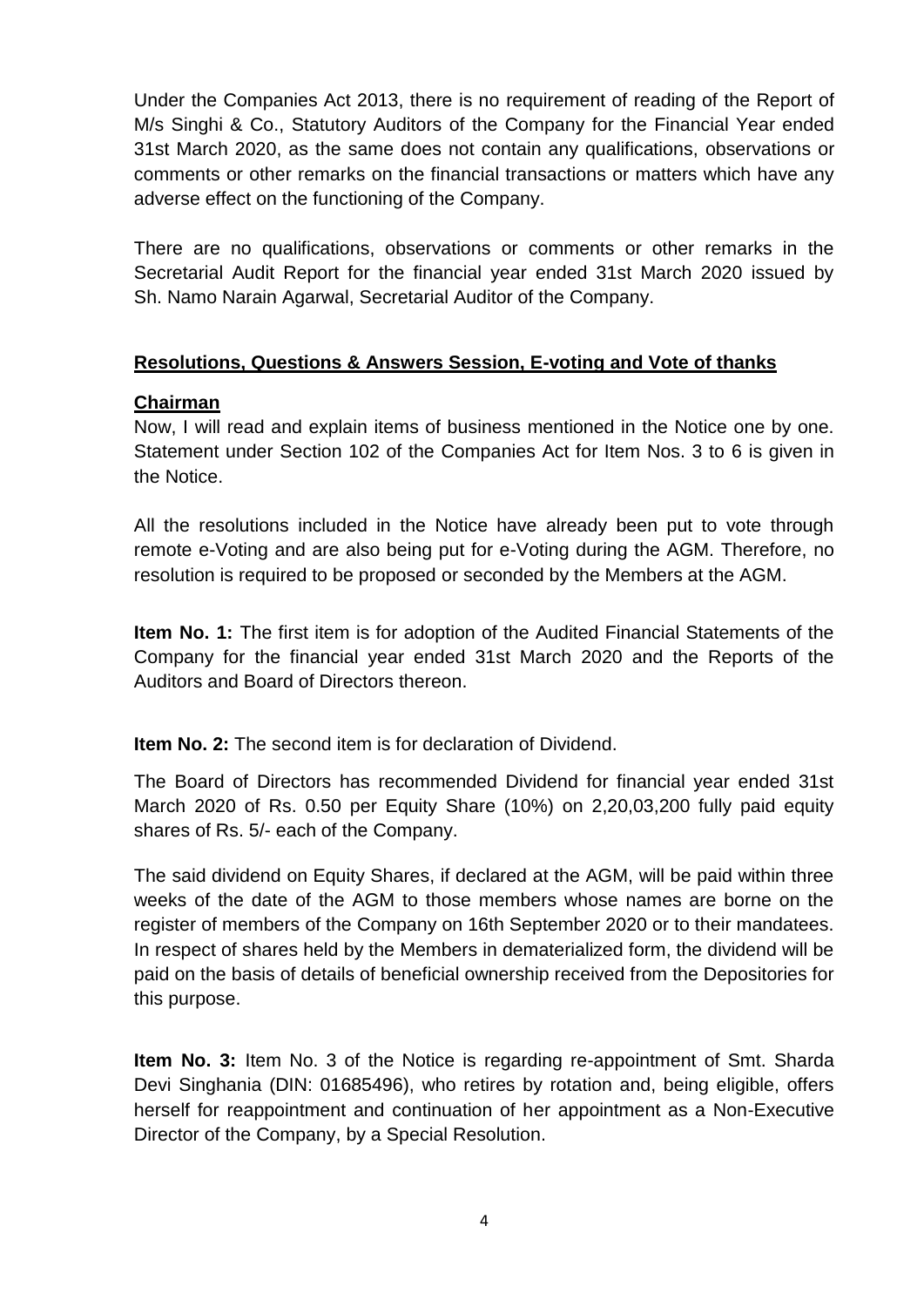**Item No. 4:** Item No.4 of the Notice is regarding approval of payment of annual remuneration for Financial Year ended March 2020 to Smt. Sharda Devi Singhania, Non-Executive Director of the Company, which requires approval of Members of the Company by a Special Resolution pursuant to Regulation 17 of SEBI (Listing Obligations and Disclosure Requirements) Regulations, 2015.

**Item No. 5:** Item No. 5 of the Notice is regarding appointment and approval of remuneration of Sh. Sandeep Bhalla as Manager i.e. the whole time Key Managerial Personnel of the Company for a period of three years from  $6<sup>th</sup>$  August 2020 till  $5<sup>th</sup>$ August 2023, by a Special Resolution.

**Item No. 6:** Item No. 6 of the Notice is regarding ratification of remuneration of Rs. 42,000/- payable to M/s Sanjay Kumar Garg & Associates, Cost Auditors of the Company for the financial year ending 31<sup>st</sup> March 2021.

The Members are aware that the Company has provided to its Members remote evoting facility as mentioned in the Notice of this meeting. The remote e-voting concluded on 15<sup>th</sup> September 2020 at 5.00 P.M.

In line with the provisions of the Companies Act 2013, voting by show of hands is not permitted at the general meeting where remote e-voting has been offered to the Members. Therefore, the arrangements have been made for Members, who are present at the meeting but have not cast their votes by availing the remote e-voting facility, to exercise their vote by using e-voting during the AGM. The facility for Evoting is being provided by the Central Depository Services (India) Limited (CDSL). Members may log on to the e-voting website www.evotingindia .com and vote thereat on the resolutions, as per details mentioned in the Notice of this meeting. Members may note that e-voting on the CDSL platform will continue till 15 minutes from the conclusion of this AGM.

Members who have already voted by remote e-voting prior to the meeting date and have also come to attend this meeting through VC, shall not be entitled to vote again through e-voting.

Sh. Namo Narain Agarwal, Company Secretary in Practice, who was appointed as the Scrutinizer to conduct the remote e-voting and e-voting process, will submit a consolidated Scrutinizer's Report on remote e-voting and e-voting during the AGM, of the total votes cast in favour or against, if any, within 48 hours of conclusion of the AGM.

I authorise Sh. Pankaj Kamra, Company Secretary or in his absence, Sh. Puneet Garg, Chief Financial Officer, to declare the results of the voting. The results declared along with the consolidated Scrutinizer's Report shall be placed on the website of the Company and also on the website of CDSL. The results will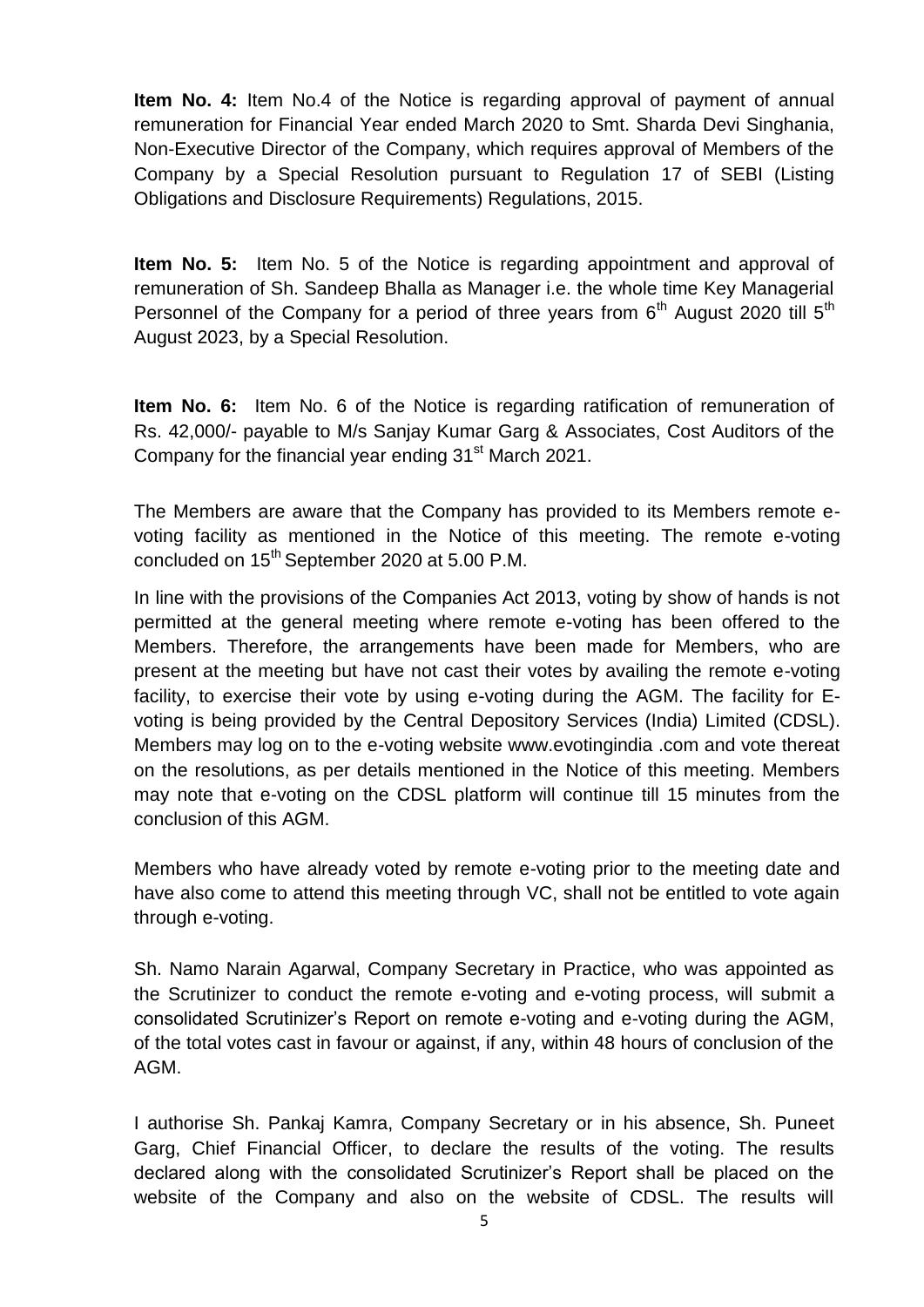simultaneously be forwarded to BSE Limited and National Stock Exchange of India Limited for placing on their respective websites and shall also be displayed on the Notice Board at the Registered Office and Administrative Office of the Company.

I now invite the Members to express their views or ask questions arising out of the Financial Statements and the Reports of the Board of Directors and Auditors thereon. We will respond to the questions or queries at the end, after all the speakers have spoken.

Now, I request Company Secretary to announce the names of the speakers who have registered themselves for this purpose, one by one.

## **Company Secretary**

The Company Secretary announced the names of the speakers who had registered themselves, one by one, to express their views/ask questions to be answered by the Chairman and requested host to unmute speakers in following order:

Sh. Mayank Pandey, Sh. Gulfam Ahmad Khan, Sh. Bhuvan Vashisth, Sh. Anurag Parashar, Sh. Kalicharan Singh, Sh. Sarbananda Gattani, Sh. Manoj Kumar Gupta, Sh. Lokesh Gupta, Sh. Raju and Sh. Sudeep Kumar Sharma.

Speakers in general expressed satisfaction on the arrangements made by the Company for AGM, congratulated management for good performance, payment of dividend and CSR activities of the Company. Some of the speakers enquired about impact of COVID-19 and Lockdown on Dairy Industry and Company's new products while some speakers asked questions relating to company's future plans and competitive strategy to compete with other big brands.

Sh. Anurag Parashar, also requested for an opportunity to provide Vote of Thanks to the Chairman. Sh. Gulfam Ahmad Khan could not ask his question or express his view because of connectivity issues at his end.

## **Chairman**

The Chairman answered all the points raised by the shareholders during the AGM and thanked the speakers for their suggestions.

I believe that all the questions and queries of the Members have been replied to their satisfaction. I thank you all whole-heartedly for your participation in this AGM and hope we will meet personally next year. May I, with your permission, declare the meeting as closed?